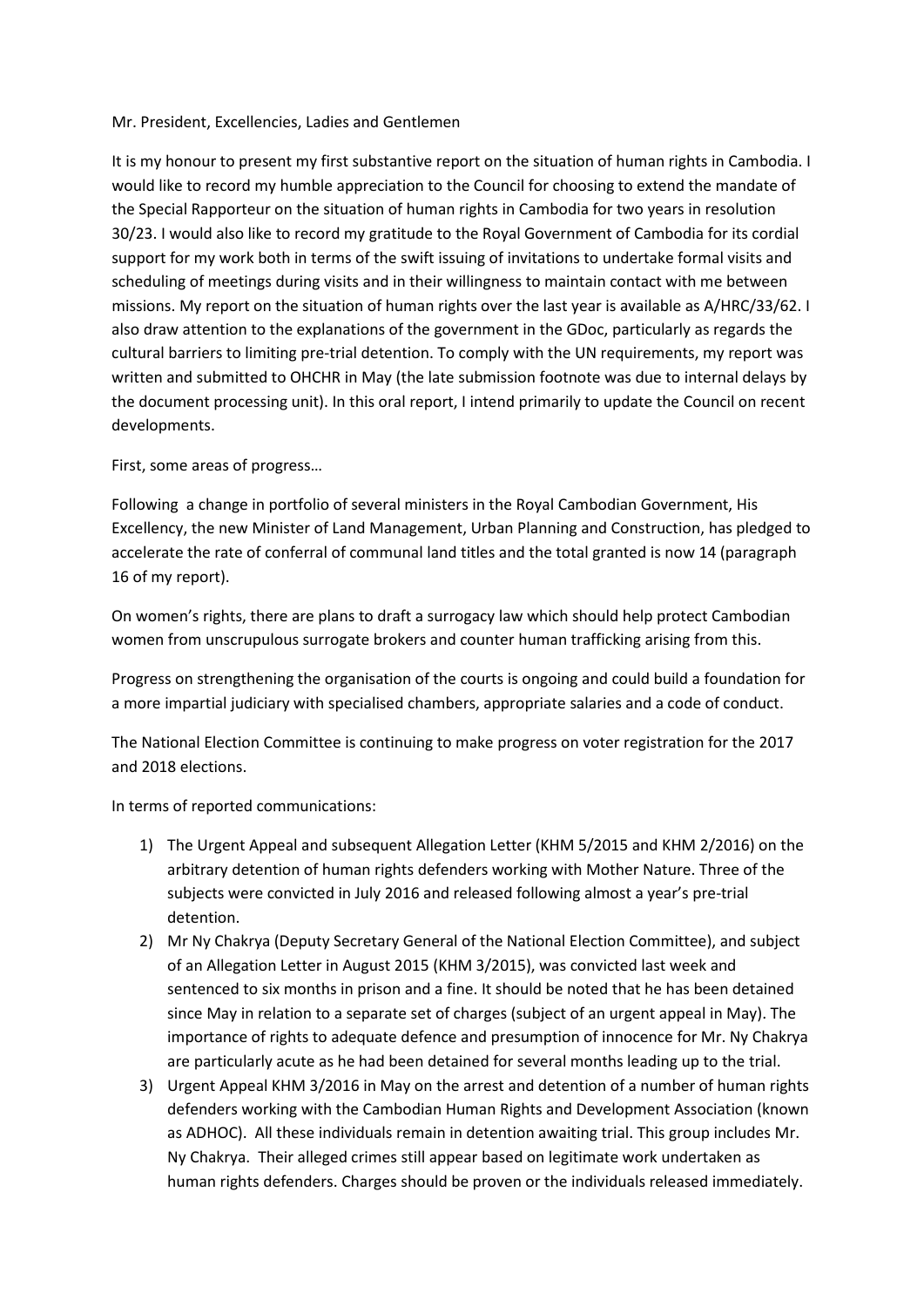Over the last year, I have received a number of petitions, conveyed during my missions and outwith. The majority concern land issues, many longstanding and familiar to the Council. I have just received a translation, and will be able to commence work, on some. At this juncture, it is appropriate to record my gratitude to the phenomenal national staff in the Cambodian Office of the High Commissioner for Human Rights. Their knowledge, professionalism and dedication to improving the human rights situation in Cambodia is seemingly without limits despite the threat of arrest for one member of staff in relation to his work as an OHCHR official.

Noting that the Memorandum of Understanding between the Government and OHCHR has still not been renewed, I submit that both sides should work towards this expeditiously.

## Mr. President, Excellencies,

Twenty-five years ago, many members of this Council and the UN were engaged in the discussions which led to the Paris Peace Accords of 23 October 1991. This framework for a comprehensive political settlement of the Cambodian conflict helped to bring peace to Cambodia and laid the foundation for a Cambodia based on a supreme constitutional law which included 'special measures to assure protection of human rights' (annex 5, para 2). There can be little doubt that with the help of the international community and a strong and vibrant community of non-governmental organisations, the Cambodian people and their elected governments have transformed the country. The benefits of progress have however, not been enjoyed equally amongst the whole population. Moreover, the protection of human rights in Article 31 of the Constitution is seriously threatened. Article 31 provides

*'The Kingdom of Cambodia shall recognize and respect human rights…. Khmer citizens are equal before the law, enjoying the same rights… regardless of race, color, sex, language, beliefs, religions, political tendency, birth origin, social status, wealth or other status.'.*

The constitution and many laws purport to protect those international human rights treaties the Cambodian government has voluntarily accepted. As is correctly the case, laws are ultimately applied and enforced by the courts. In Cambodia, there is increasing evidence that the application of those laws by the courts casts doubt on the independence of the judiciary insofar as the laws are being applied in a manner which harshly punishes political dissent and comment. I reiterate the Constitution – '*Khmer citizens are equal before the law regardless of political tendency*'. I fully accept that an independent judiciary must not be compromised by the executive or legislature. Indeed that is a core requirement of international human rights law. However, the current body of pending cases and convictions appear to disproportionately affect the political opposition. Even if the Cambodian courts are to be taken as independent, as the government reiterates, then the only viable explanation is that the laws are capable of being applied in a way which restricts core human rights protected by the Cambodian constitution. Those laws must therefore be reviewed and revised as necessary. This is perhaps a particular issue in Cambodia as many of these laws were adopted rapidly, drawing on foreign legal traditions to build a legal framework. There is also an urgent need to review elements of the criminal procedure code and evidence rules given the number of convictions which lack the ordinary standards of legal proof – for example a conviction for forgery without proof that the document was actually forged/changed by the accused (for example, Senator Hong Sok Hour); reliance on the *in flagrante delicto* exception in the Constitution (Article 80(3)) for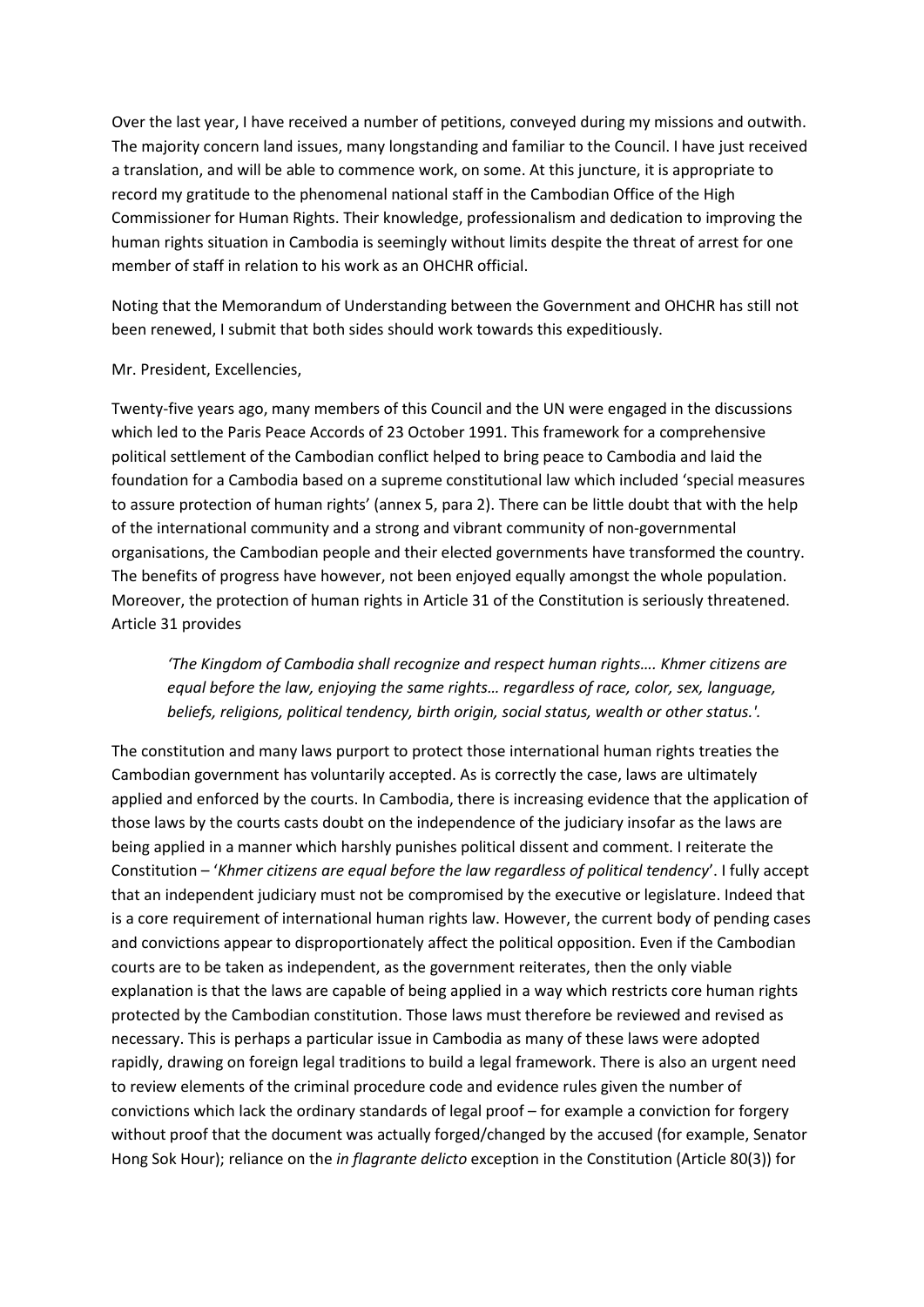removing parliamentary immunity when the arrest was being effected after the alleged crime (Mr. Kem Sokha, Acting President of the CNRP, for example).

I am also concerned at the number of accusations of leading and involvement in an insurrection – it seems that Cambodian authorities are of the opinion that the country is on the brink of a precipice, rather than the stable, peaceful country the government indicates. Public campaigns demanding the release of prisoners and notified public gatherings to voice political dissent do not *ipso facto* constitute insurrection, incitement, or a challenge to public order. Laws recently adopted demand political neutrality of trade unions and non-governmental organisations but their enforcement even prevents gatherings for education and training purposes.

In June, during the Council's tenth anniversary session, many states raised concerns over the democratic space in Cambodia. Further statements were made earlier this month. Concerns have also been expressed by the High Commissioner for Human Rights as well as by myself and other special procedure mandate holders. There is no doubt that certain laws are increasingly being used to stymie political debate and accountability. Respect for the rule of law in a democratic society does not mean rule by law with laws applied in a manner which restricts free political debate, freedom of expression and the vocalisation of dissent. I list some oft invoked legal provisions in paragraph 31 of my report, and in paragraph 32, I summarise the international human rights guidance on regulating political speech including permitting statements which may be considered insulting to a public figure. Notwithstanding Article 31 of the Constitution *'[t]he exercise of personal rights and liberties by any individual shall not adversely affect the rights and freedom of others',* there is an inevitable balance to be sought between potentially competing rights. Rights of privacy must also be respected – several charges are based on online material or telephone conversations, the legality of which remains to be ascertained. I reinforce my recommendation that the Government reviews the salient provisions of the criminal code (including the crimes of defamation and insult) and the application of the laws on peaceful demonstration, on trade unions and on associations and NGOs to ensure full compliance with the International Covenant on Civil and Political Rights. OHCHR Cambodia and many other actors have published analyses of compatibility and I am also ready to assist.

In my report, I note (at paragraph 8) that '[w]ithout genuine conciliatory efforts on the part of the two main political parties to re-establish the culture of dialogue in an atmosphere of mutual respect, the situation of human rights in Cambodia could well deteriorate further in the months ahead.'. There has undoubtedly been further deterioration. In recent weeks, there have been military exercises in Phnom Penh which have contributed to a sense of intimidation and fear amongst many, continuing arrests and charges curtailing legitimate political debate and dissent, regular boycotting of sessions of the National Assembly and Senate by the CNRP and a call for a mass demonstration. Fourteen members of Parliament representing the CNRP are currently charged, under arrest in pretrial detention, or have been convicted of various crimes. Although I am aware that there has been action against some members of the CPP, the effect is much more profound on the opposition in terms of numbers and the gravity of the charges and sentences. One leader of the CNRP is in voluntary exile; the other remains in the CNRP headquarters to avoid arrest - he was convicted *in absentia* earlier this month for the crime of refusing to appear in court. Criminal convictions preclude political office thus the seriousness of the situation cannot be underestimated. In addition to the violence reported in paragraph 7 of my report, in July of this year, Mr. Kem Ley, a prominent